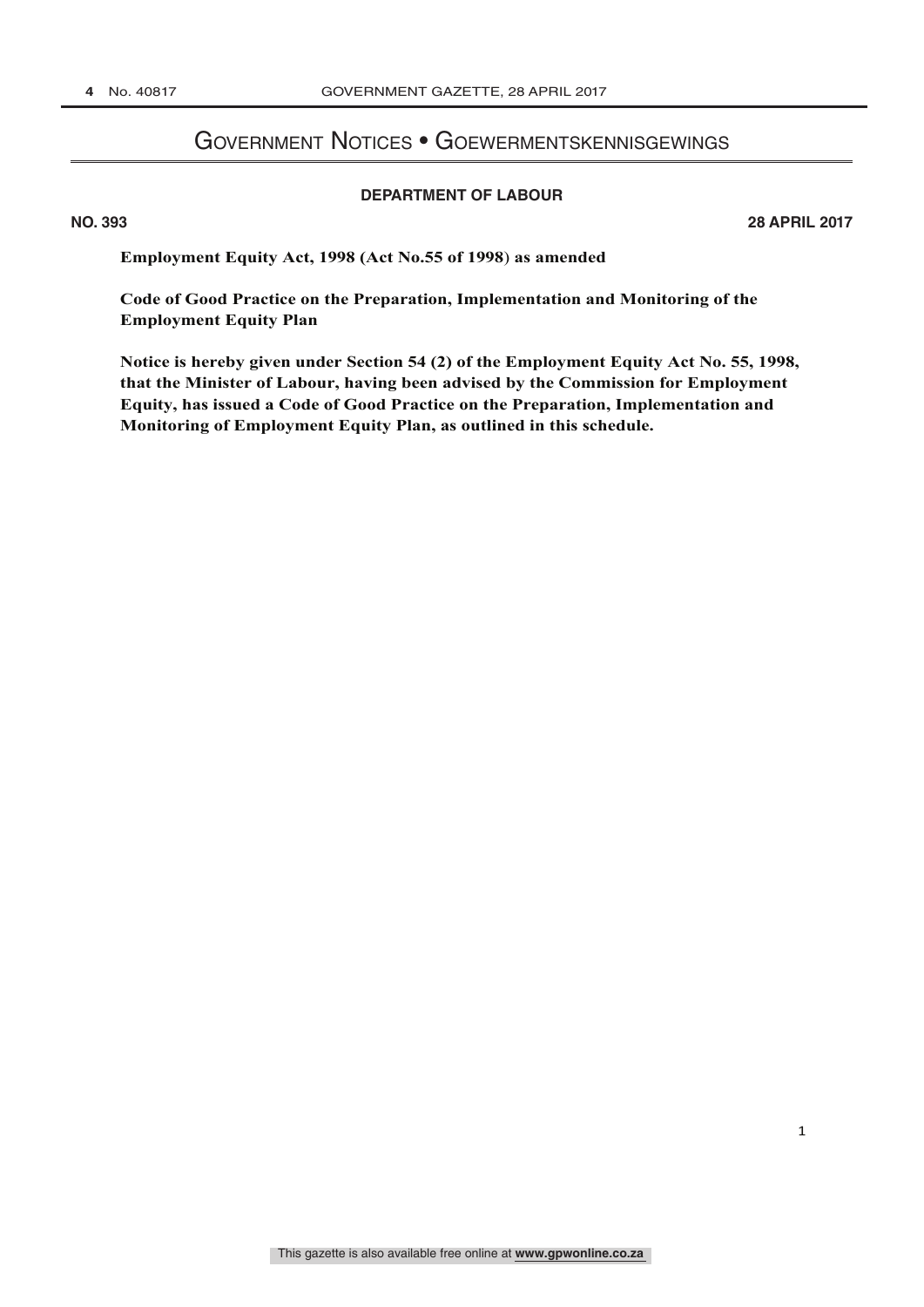## **SCHEDULE**

# **CODE OF GOOD PRACTICE ON THE PREPARTION, IMPLEMENTATION AND MONITORING OF THE EMPLOYMENT EQUITY PLAN (EE PLAN)**

## **CONTENTS**

|    | Objective                             | 3  |
|----|---------------------------------------|----|
|    | 2. Legal Framework                    | 3  |
|    | Scope                                 | 4  |
| 4. | Purpose and rationale for the EE Plan | 4  |
|    | 5. Structure of the EE Plan           | 5  |
|    | 6. Process for constructing a EE Plan | 5  |
| 7. | Developing the EE Plan                | 11 |
| 8. | Reporting                             | 15 |
|    |                                       |    |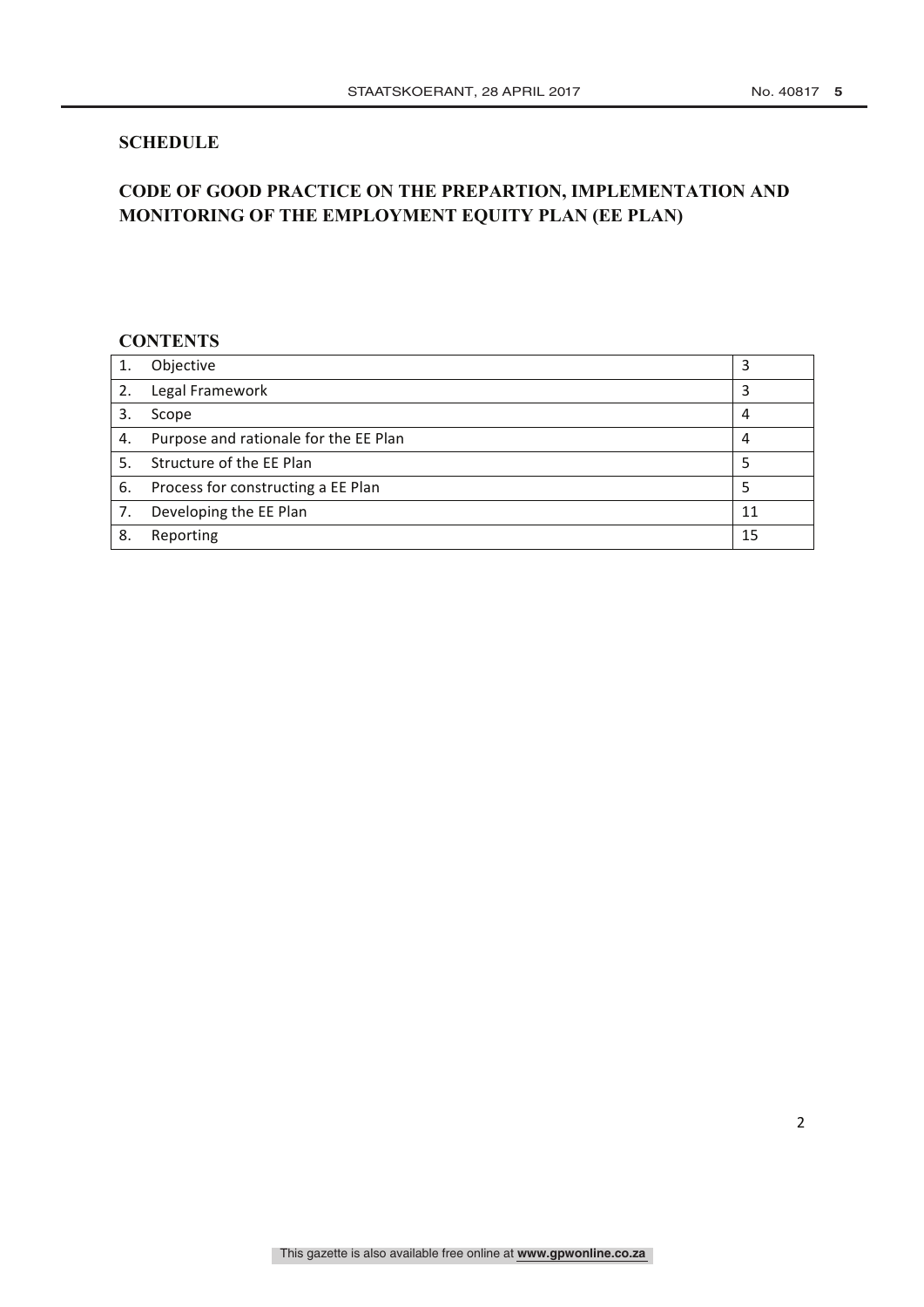### **1. OBJECTIVE**

The objective of this Code is to provide guidelines on good practice, in terms of the requirements of the Employment Equity Act, 1998 (Act No. 55 of 1998) as amended **(hereafter** r**eferred to as the Act),** for the preparation, implementation and monitoring of an employment equity plan **(hereafter referred to as the EE plan)**

- a) This Code applies to all employers that are required to prepare and implement an EE Plan in terms of the Act.
- b) Designated employers should, in consultation with their employees, apply the guidelines as set out in this Code to prepare, implement and monitor their EE Plans.
- c) Their employment equity plans, taking into account the specific circumstances of their organization(s).
- d) An EE Plan prepared in line with this Code would enable employers to ensure that their human resource policies, procedures and practices are based on nondiscrimination and reflect employment equity principles for accessing and commencing employment, during employment and upon termination of employment.
- e) This Code is intended to guide employers in the preparation, implementation and monitoring of their EE Plans. It is intended to provide guidelines to employers to consider and apply appropriately to their circumstances.

### **2. LEGAL FRAMEWORK**

- 2.1 This Code is issued in terms of section 54 of the Employment Equity Act and must be read in conjunction with the Act and other Codes issued in terms of the  $Act^1$ .
- 2.2 The Code should also be read in conjunction with the Constitution of South Africa and all relevant legislation, including the:
	- 2.2.1 Employment Equity Act, No. 55, of 1998;
	- 2.2.2 Employment Equity Amendment Act, No. 47 of 2013;

<sup>1&</sup>lt;br><sup>1</sup>Code of Good Practice on the Integration of Employment Equity into Human Resources Policies and Practices, Code of Good Practice on the Handling of Sexual Harassment Cases; Code of Good Practice on the Employment of Persons with Disabilities and Code of Good Practice on HIV and AIDS and the World of Work; Code of Good Practice on Equal Pay/Remuneration for Work of Equal Value.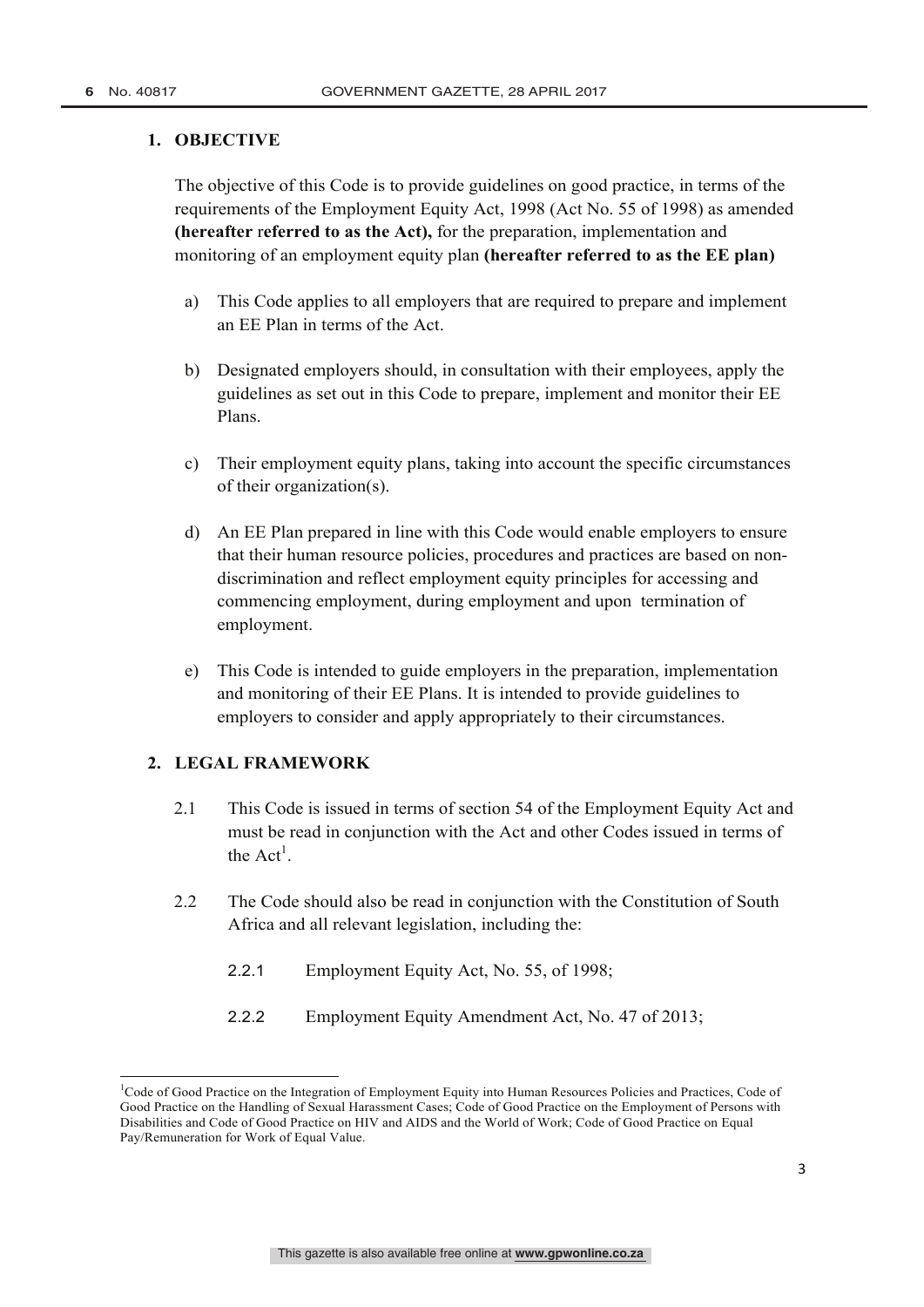- 2.2.3 Employment Equity Regulations of 2014 as amended;
- 2.2.4 Labour Relations Act, No. 66 of 1995 as amended;
- 2.2.5 Basic Conditions of Employment Act, No.75 of 1997 as amended;
- 2.2.6 Skills Development Act, No. 97 of 1998 as amended;
- 2.2.7 Skills Development Levies Act, No. 9 of 1999 as amended;
- 2.2.8 Promotion of Equality and Prevention of Unfair Discrimination Act, No. 4 of 2000 as amended;
- 2.2.9 Employment Services Act, Act No. 4 of 2014 as amended; and
- 2.2.10 Broad Based Black Economic Empowerment Act, No. 53 of 2003 as amended.

### **3. SCOPE**

- 3.1 This Code is relevant to all employers that are regarded as designated employers in terms of the Act, including those employers who choose to voluntarily comply.
- 3.2 Designated employers and their employees should apply the guidelines set out in this Code to prepare, implement and monitor their EE Plans, taking into account the specific circumstances of their organizations.

### **4. PURPOSE AND RATIONALE OF THE EE PLAN**

- 4.1 The EE Plan is a designated employer's implementation programme to achieve equitable representation and fair treatment of the designated groups (i.e. Black people, women and persons with disabilities) in the workplace across all occupational levels.
- 4.2 The EE Plan addresses the barriers to fair employment practices, i.e. access and treatment in the policies and procedures identified in the consultation and the employment equity analysis process through remedial measures in terms of policies, procedures and practices and the working environment to ensure the equitable representation of the designated groups in the workplace within set timeframes.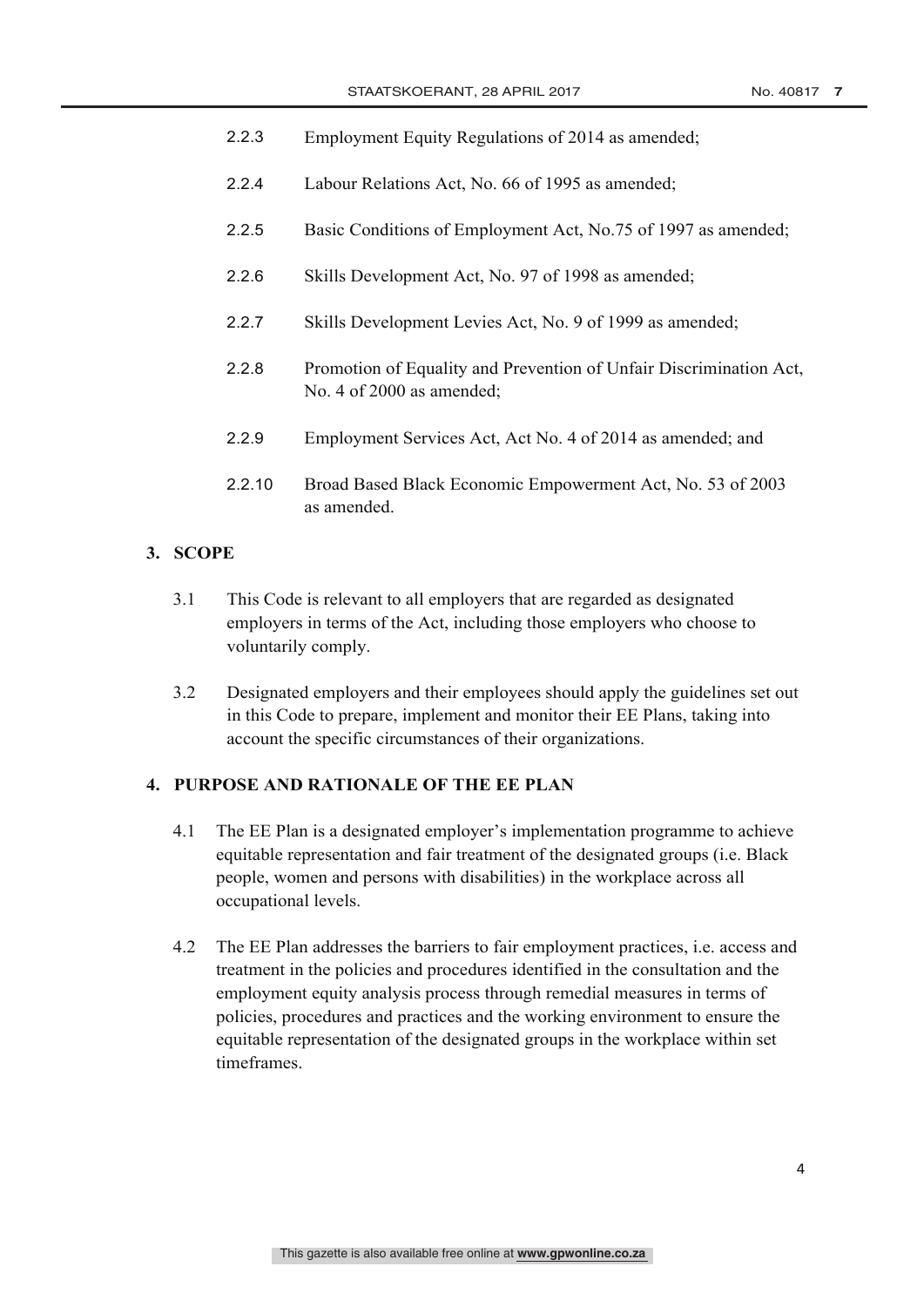### **5. STRUCTURE OF THE EE PLAN**

- 5.1 The EE Plan must meet all the requirements of Section 20 of the Act.
- 5.2 The EE Plan must be developed using the EEA13 form contained in the Employment Equity Regulations of 2014, as amended.
- 5.3 The EE Plan must be informed by the analysis (EEA12) and as a minimum contain all the information required by EEA13 form in the regulations.

## **6. PROCESS FOR CONSTRUCTING PLAN**

- a) The development of an EE Plan must be an inclusive process that involves consultation and is informed by:
	- i) an analysis of the workforce;
	- ii) analysis of the policies, procedures and practices; and
	- iii) analysis of the work environment and diversity management experience.
- b) Three phases are usually involved in relation to the EE Plan, i.e. the preparation phase, the implementation phase and the monitoring phase.

## **6.1 PREPARATION PHASE**

# **6.1.1 INITIATOR TO STEER THE PROCESS, INCLUDING THE ASSIGNMENT OF ONE OR MORE SENIOR MANAGERS**

- a) An employer must initiate and steer the process for the preparation of an EE Plan, which could be assigning such responsibility to a permanent employee that reports directly to the Chief Executive Officer  $^{2}$  (CEO) / Accounting Officer.
- b) Notwithstanding the CEO / Accounting Officer is deemed to be the accounting officer for the implementation of the Act, the board may nevertheless agree on employment equity outcomes for the CEO / Accounting Officer.
- c) The CEO / Accounting Officer may, particularly in the case involving a small workforce, assume the responsibility to initiate and steer the process for the development, implementation and monitoring of the EE Plan.

<sup>&</sup>lt;sup>2</sup> The CEO is the accounting officer who could also be a Director General, Municipal Manager, etc.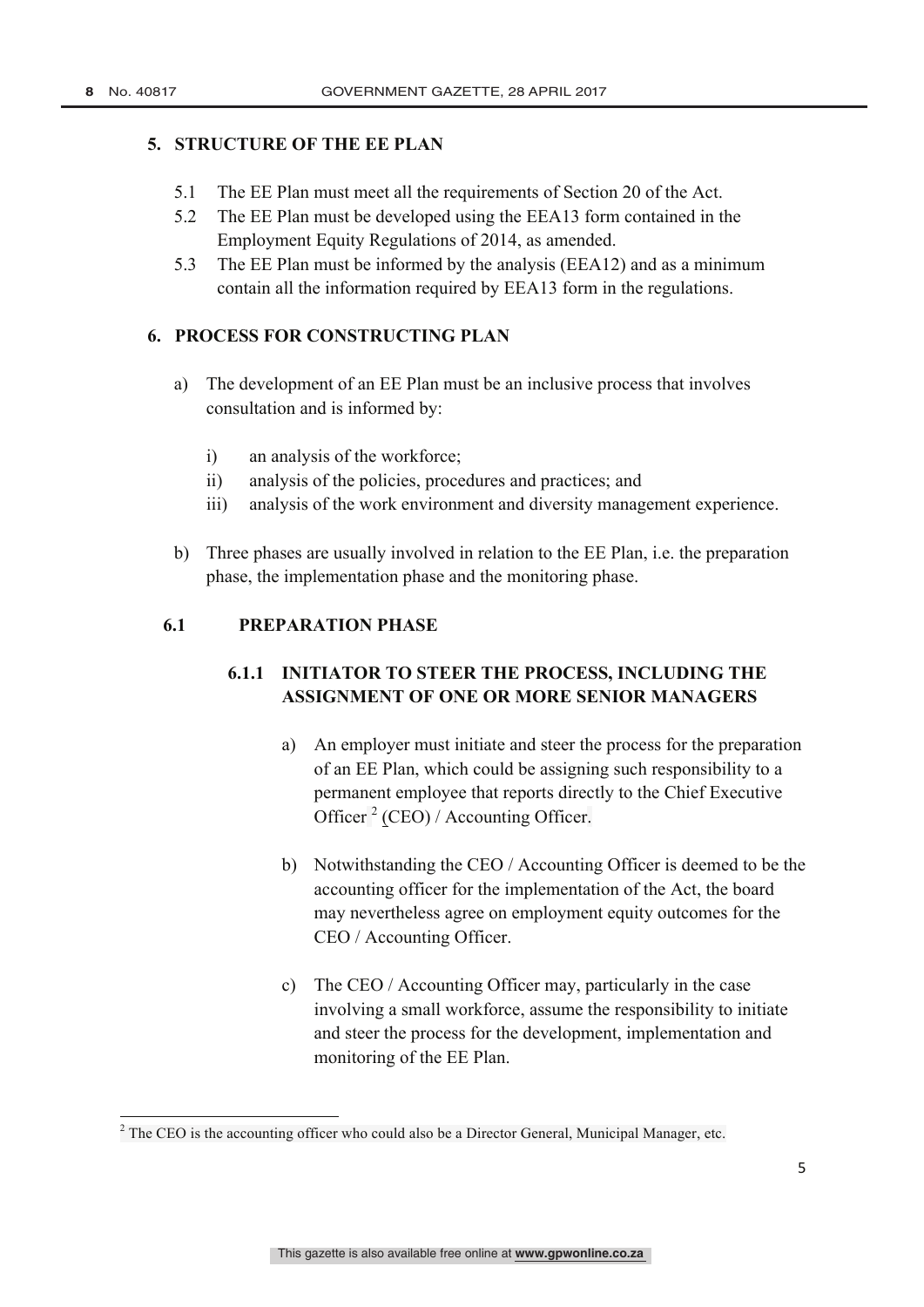- d) The CEO / Accounting Officer may, particularly in the case involving a large workforce, assign the responsibility for initiating the process for the development, implementation and monitoring of the EE Plan to senior managers.
- e) One or more senior managers who are assigned the responsibility for the implementation and monitoring of EE Plans should be included from the preparation phase of the process.
- f) The employer must
	- i. provide the assigned managers with the necessary authority and means, such as an appropriate budget, to perform their allocated functions; and
	- ii. take reasonable steps to ensure that these managers perform their allocated functions by incorporating key employment equity outcomes in their performance contracts.

#### **6.1.2 COMMUNICATION, AWARENESS AND CONSULTATION**

When communicating on matters concerning employment equity, it is important to take special care that the content is communicated in clear and easily understood language to provide the entire workforce reasonable opportunity to grasp the content and subsequent rights.

6.1.2.1 All employees should be made aware and informed of –

- a) The objectives, content and application of the Act, its regulations and Codes of good practice in preparation for their participation, including consultation.
- b) Matters relating to the identification, prohibition and elimination of unfair discrimination and affirmative action to achieve equality and diversity in the workplace.
- c) The proposed process to be followed by the employer.
- d) The advantages to employees for participation in the process.
- e) The need for the involvement of all stakeholders in order to promote positive outcomes.
- 6.1.2.2 Employers must consult with employees, both from designated and non-designated groups at all occupational levels in the organization, when conducting an analysis, preparing and implementing a plan and when submitting employment equity reports to the Department of Labour.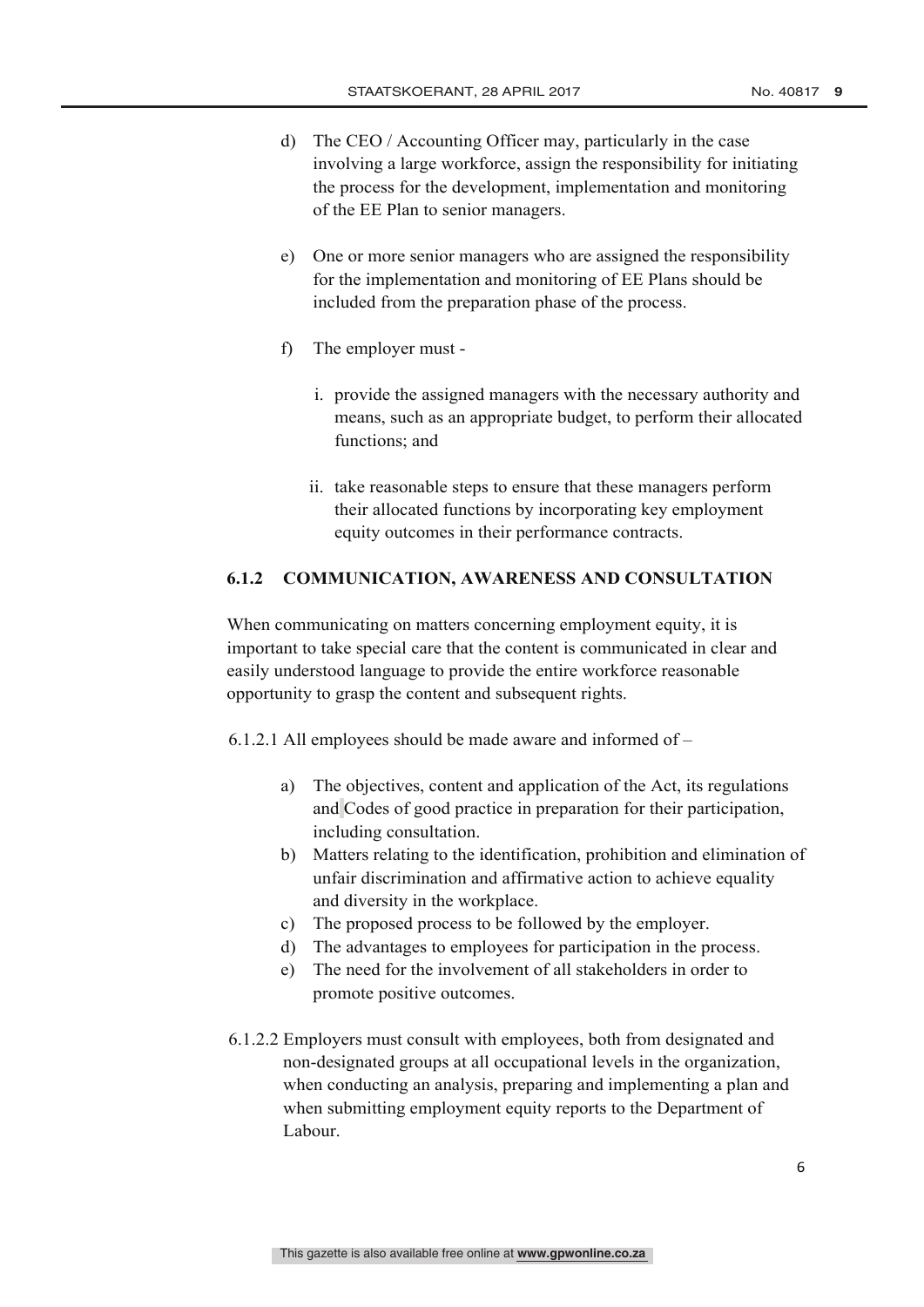- 6.1.2.3 Managers should be informed of their obligations in terms of the Act, and training should be provided to them where particular skills do not exist, e.g. diversity management, coaching and mentoring.
- 6.1.2.4 Communication on employment equity should focus on positive outcomes, including the better utilization of all of the employer's human resources and the creation of a diverse and more productive workforce.
- 6.1.2.5 Consultation with employees should commence as early as possible in the process, which should involve:
	- a) An employer establishing a consultative forum or using an existing forum to consult with employees on employment equity matters.
	- b) Employee representatives and trade unions reflecting the interests of employees from both designated and non-designated groups and across all occupational levels of the workforce.
	- c) Where the employer does not have representatives from a specific group, a member of the forum can be assigned to represent the interest of such groupings/ constituency until such time a representative is nominated.
	- d) Representative trade unions, where these exist, or representatives nominated by such trade unions must be included in the consultation process.
	- e) The employer should be represented by one or more members of senior management in the forum.
- 6.1.2.6 Consultation would include
	- a) Reasonable opportunity for employee representatives to meet with the employer to consult on the conducting of an analysis, development of a plan and the submitting of reports to the Department of Labour.
	- b) The opportunity for both employer and employee representatives to provide feedback to their respective constituencies.
	- c) The request, receipt and consideration of relevant information.
	- d) The allocation of adequate time for each of the steps to be completed.
- 6.1.2.7 Regular (at least quarterly), structured and scheduled meetings must be held and the deliberations properly recorded to ensure a constructive and well-informed process.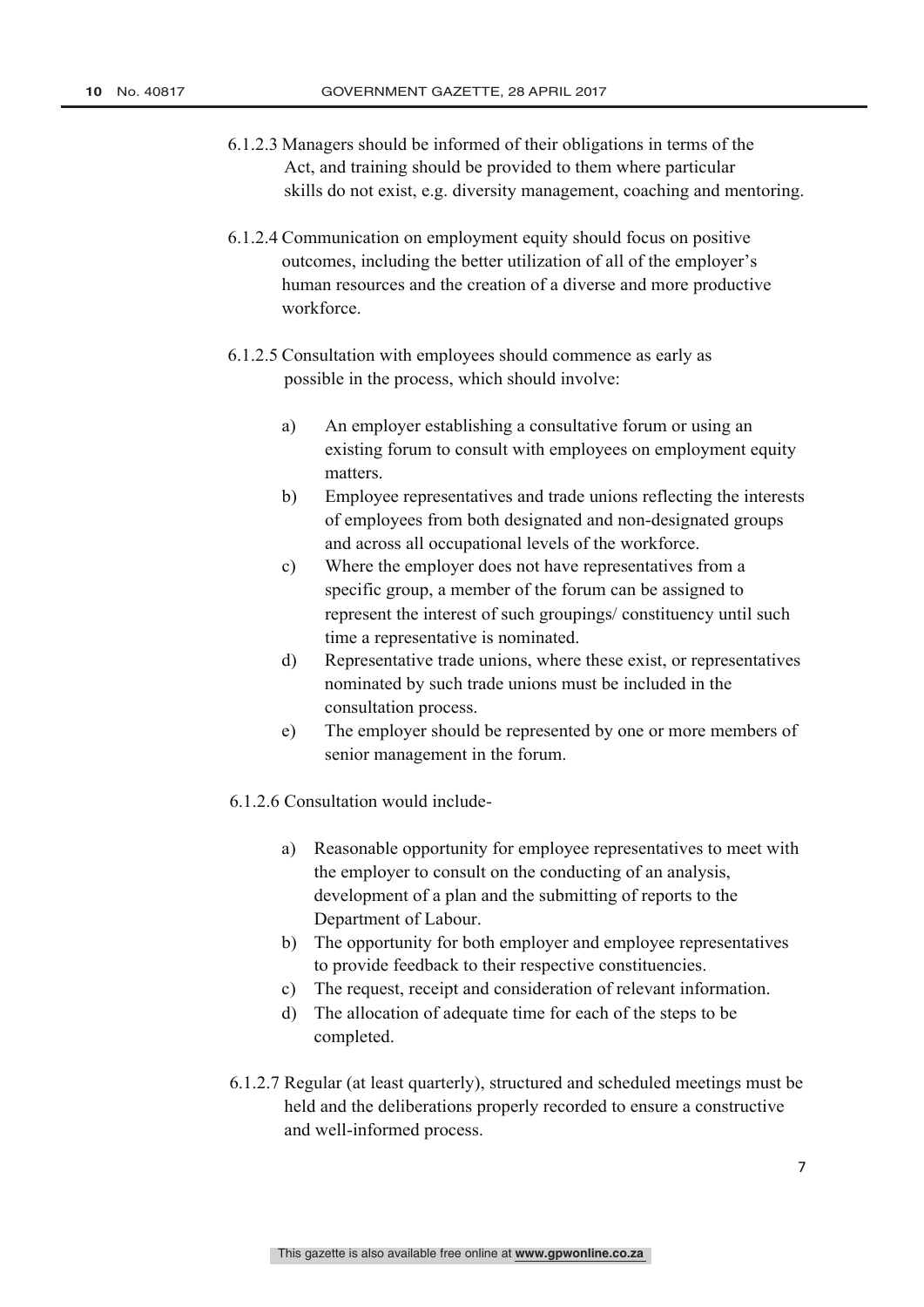- 6.1.2.8 Employee representatives must be allowed time to effectively participate in the consultation process.
- 6.1.2.9 The disclosure of relevant information by designated employers is vital for the successful implementation of the EE Plan, which should include-
	- (a) the extent to which suitably qualified people from and amongst the different designated groups are equitably represented within each occupational level in that employer's workforce in relation to the demographic profile of the national and regional (provincial) economically active population.
	- (b) steps taken by a designated employer to train suitably qualified people from the designated groups.
	- (c) steps to be taken by a designated employer to recruit and promote persons from the designated groups to implement its EE Plan.
	- (d) the extent to which the designated employer has made progress in eliminating employment barriers that adversely affect people from designated groups.
	- (e) steps taken by an employer to appoint and retain suitably qualified people from the designated groups.
	- (f) steps taken by the designated employer to provide reasonable accommodation for suitably qualified people from the designated groups.
- 6.1.2.10 Where a representative or trade union refuses to take part in the consultation process, the employer should record the circumstances in writing and a copy of this document should be provided to the representative or trade union concerned.

## **6.1.3 CONDUCTING AN ANALYSIS** *(contained in EEA12 of regulations)*

Conducting of an analysis must be done in accordance with the EEA12 form of the Employment Equity Regulations of 2014, as amended. All areas of the EEA12 form template must remain, but the employer may add other areas, including columns and rows, in order to meet the objectives of the Act.

## **6.1.3.1 The purpose of the analysis is –**

a) To determine the extent of under-representation of employees, i.e. both permanent and temporary<sup>3</sup> workers, from the designated groups in the

 $3$  Section 57 of the Act states: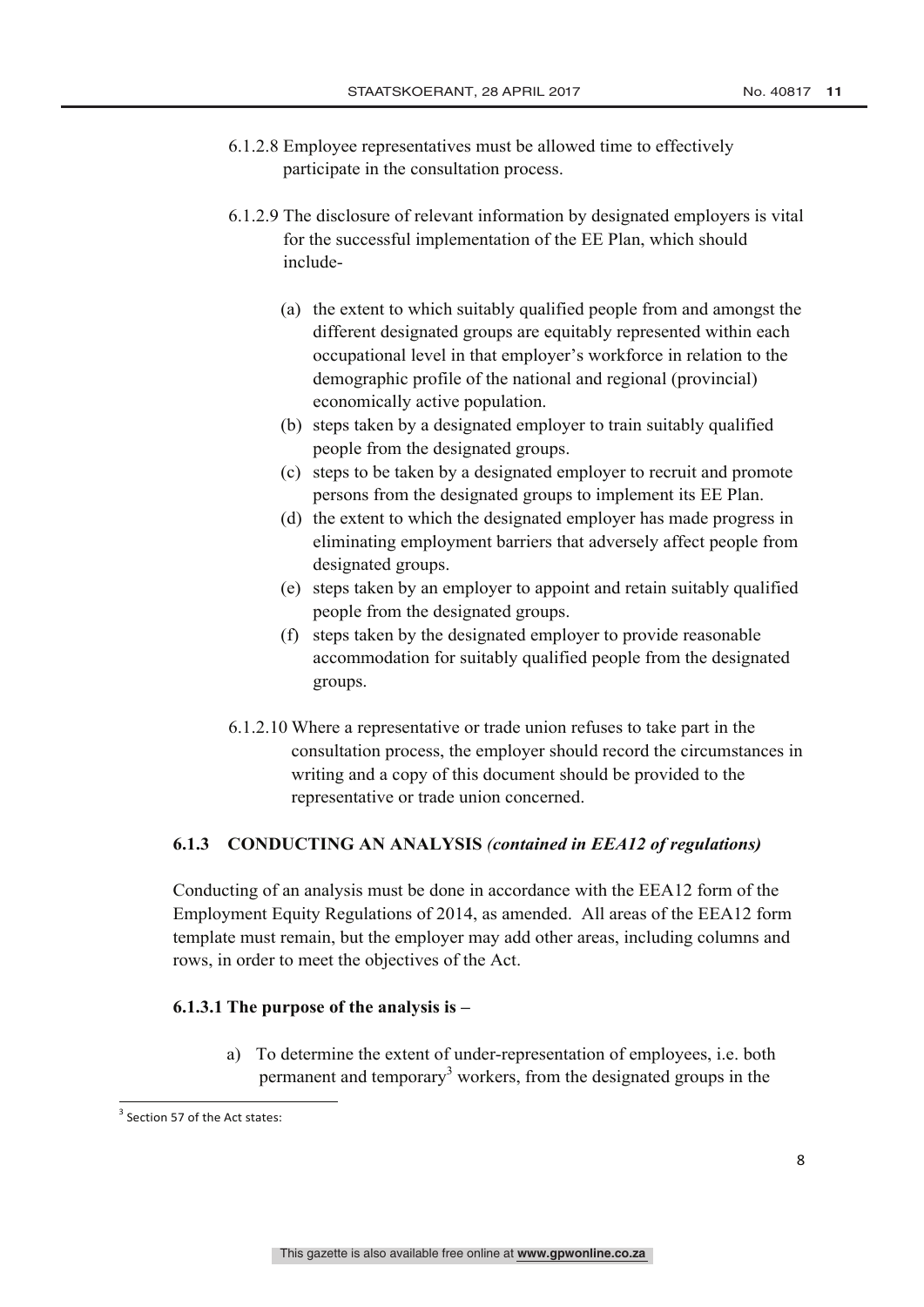different occupational levels of the employer's workforce in terms of race, gender and disability.

- b) To assess all employment policies, procedures and practices, and the working environment in order to –
	- (i) Identify any barriers that may contribute to the under-representation or under-utilization of employees from the designated groups;
	- (ii) Identify any barriers or factors that may contribute to the lack of Affirmation of diversity in the workplace;
	- (iii) Identify other employment conditions that may adversely affect designated groups; and
	- (iv) Identify practices or factors that positively promote employment equity and diversity in the workplace, including reasonable accommodation.

#### **6.1.3.2 Workforce profile**

- a) The first step in conducting an analysis of the workforce profile is to differentiate between employees of the various groups, both in terms of the designated (i.e. Blacks, women and persons with disabilities) and nondesignated groups by using the EEA1 form, contained in the regulations, for employees to declare their status.
- b) Existing and/or historical information may be used to assist to verify an employee's status.
- c) An analysis of the workforce profile should provide a comparison of designated groups using up-to-date demographic data in terms of their economically active population and their representation at the various occupational levels, which is contained in the regulations as Form EEA8 for demographic information and EEA9 form for information distinguishing between the various occupational levels.

<sup>&</sup>lt;u> 1989 - Johann Stoff, fransk politik (f. 1989)</u> (1) For purposes of Chapter III of this Act, a person whose services have been procured for, or provided to, a client by a temporary employment service is deemed to be the employee of that client, where that person's employment with the client is of indefinite duration or for a period three months or longer.

<sup>(2)</sup> Where a temporary employment service, on the express or implied instruction of a client, commits an act of unfair discrimination, both the temporary employment service and the client are jointly and severally liable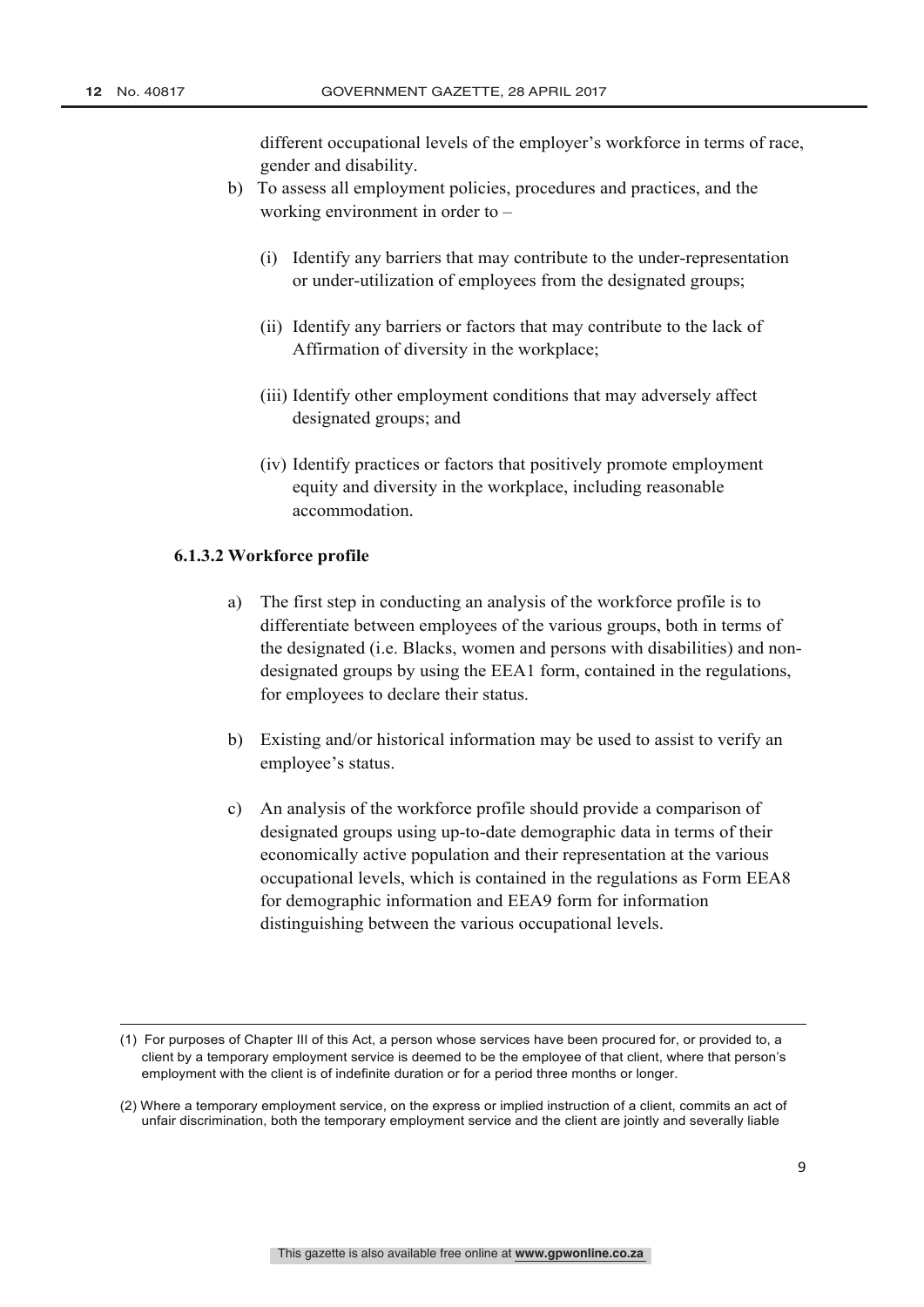- d) The analysis of the workforce profile must be based on a snapshot of each occupational level on a particular date in terms of race, gender and disability, and per occupational level on a particular date.
- e) The under-representation or over-representation of a particular group, whether designated or non-designated, must be captured in the analysis and used to inform and prioritize strategies in the EE plan to address the under-representation.
- f) Recruitment strategies may vary depending upon the level of responsibility and the degree of specialization of the occupation, usually the higher the degree of responsibility or specialization required for the job, the broader the recruitment strategy.

## **6.1.3.3 Review of employment policies, practices, procedures, and working environment**

The review should include a critical examination of all established policies, practices, procedures and the working environment to identify barriers that directly or indirectly impede one or more of the designated groups' equitable representation in the workplace, including those relating to -

- a) Recruitment, selection, pre-employment testing and induction, promotion, development and retention.
- b) Succession and experience planning, promotions and transfers.
- c) Job assignments and training opportunities.
- d) Performance and remuneration, including equal pay for work of equal value<sup>4</sup>.
- e) Discipline and dispute resolution.

 $4$  Section 16 (3) (4) (5) of the LRA states that:

Subject to subsection (5), whenever an employer is consulting or bargaining with a representative trade union, the employer must disclose to the representative trade union all relevant information that will allow the representative trade union to engage effectively in consultation or collective bargaining. The employer must notify the trade union representative or the representative trade union in writing if any information disclosed in terms of subsection (2) or (3) is confidential. An employer is not required to disclose informationthat is legally privileged;

<sup>(</sup>a) that the employer cannot disclose without contravening a prohibition imposed on the employer by any law or order of any court;

<sup>(</sup>b) that is confidential and, if disclosed, may cause substantial harm to an employee or the employer; or

<sup>(</sup>c) that is private personal information relating to an employee, unless that employee consents to the disclosure of that information.

If there is a dispute about what information is required to be disclosed in terms of this section, any party to the dispute may refer the dispute in writing to the Commission.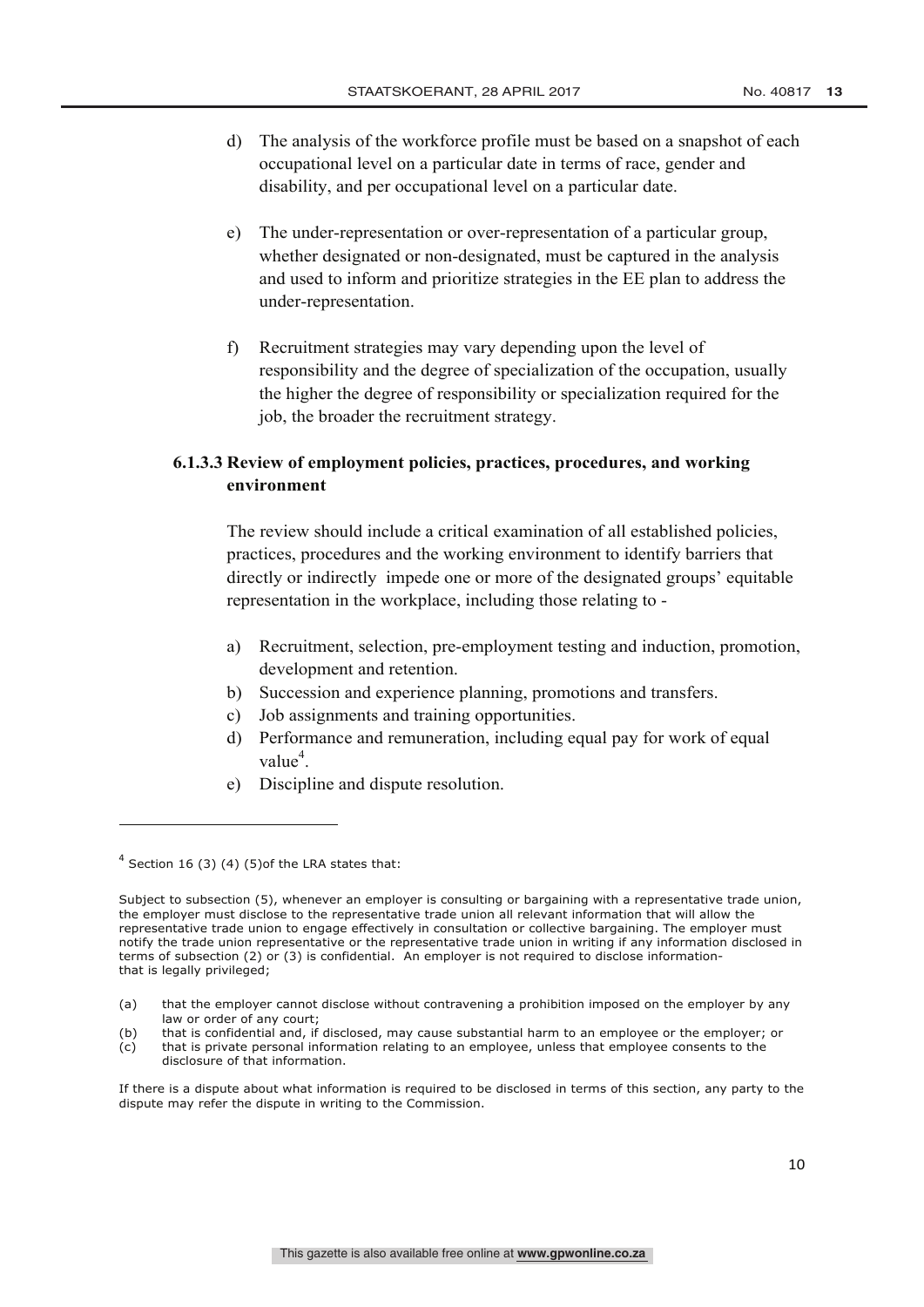- f) Working conditions, including the accommodation of cultural, religious and other diversity differences.
- g) Reasonable accommodation, including for persons with disabilities
- h) Corporate culture.
- i) Any other policy, procedure or practice that may arise from the consultation process.

### **7. DEVELOPING THE EE PLAN**

The employer must consult and attempt to reach consensus on the development of the EE Plan (EEA13) by taking the following into account-

- a) Analysis report (EEA12).
- b) National and provincial Economically Active Population (EAP)
- c) Determining the duration of the EE Plan.
- d) Determining the annual objectives of the EE Plan.
- e) Corrective measures formulated, including goals and targets.
- f) Time frames established.
- g) The EE Plan drawn up in terms of section 20 of the Act.
- h) Resources identified and allocated for the implementation of the EE Plan.
- i) The EE Plan communicated.

### **7.1 Analysis Report**

- 7.1.1 An employer must consult and attempt to reach reasonable consensus on the under-representation of the designated groups and the barriers they identified in the analysis report. The analysis report must be used to prioritize the targeted designated groups in accordance with their representation.
- 7.1.2 The analysis report must be used to determine and inform the affirmative action measures, including strategies, which would be included in the EE Plan as a response to barriers identified in policies, procedures and practices.

## **7.2 Duration of EE Plan**

An employer should take the following into consideration when determining the duration of an EE Plan:

- a) the EE Plan must not be shorter than one year and not longer than five years.
- b) workforce size.
- c) nature and location of workplace, including geographic spread.
- d) the time needed to implement affirmative measures to achieve numerical and non-numerical goals as outlined in the EE Plan.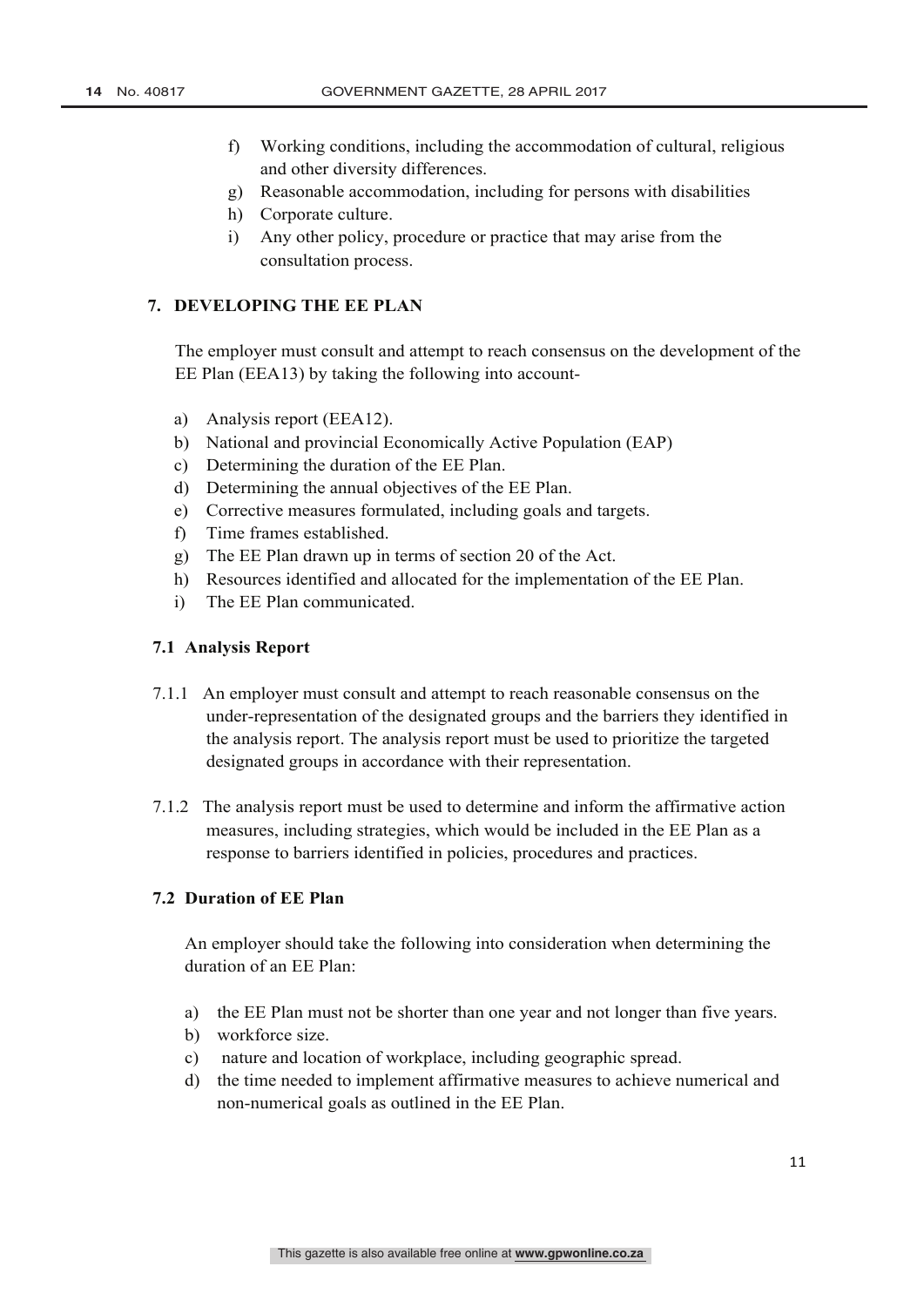- e) the start and end date of the EE Plan must be specific in terms of the day, month and the year.
- f) An employer's business/strategic plan.

## **7.3 Objectives of the EE Plan**

In determining the annual objectives for the EE Plan, the following must be taken into account:

- a) The purpose or overall objective of the Act is to achieve equitable representation of the designated groups in the workplace that is free from unfair discrimination.
- b) The objectives in the EE Plan must be specific, measurable, achievable, relevant and time bound (SMART).
- c) Broader objectives of the business.
- d) Prioritizing and resource availability and allocation.

### **7.4 Numerical goals and numerical targets**

- a) **Numerical goals** are the entire workforce profile in terms of race, gender and disability, and **not** the difference between the current workforce profile and the projected workforce profile the employer seeks to achieve at the end employment equity plan (EE Plan).
- b) The **numerical targets** are the entire workforce profile in terms of race, gender and disability, and **not** the difference between the current workforce profile and the projected workforce profile the employer seeks to achieve by the next reporting period.
- c) The numerical goals and the annual numerical targets must be informed by the outcome of the analysis and prioritized and weighted more towards the designated groups that are most under-represented in terms of the national and provincial economically active population, in terms of section 42 of the Act.
- d) Planned vacancies and natural attrition (such as resignations, promotions and retirements) must be taken into consideration when determining numerical goals and targets.

### **7.5 Affirmative action measures**

7.5.1 An employer must implement affirmative action measures in response to barriers identified in the analysis report (EEA12) to ensure that suitably qualified people from the designated groups have equal employment opportunities and are equitably represented in all occupational levels in the workforce, including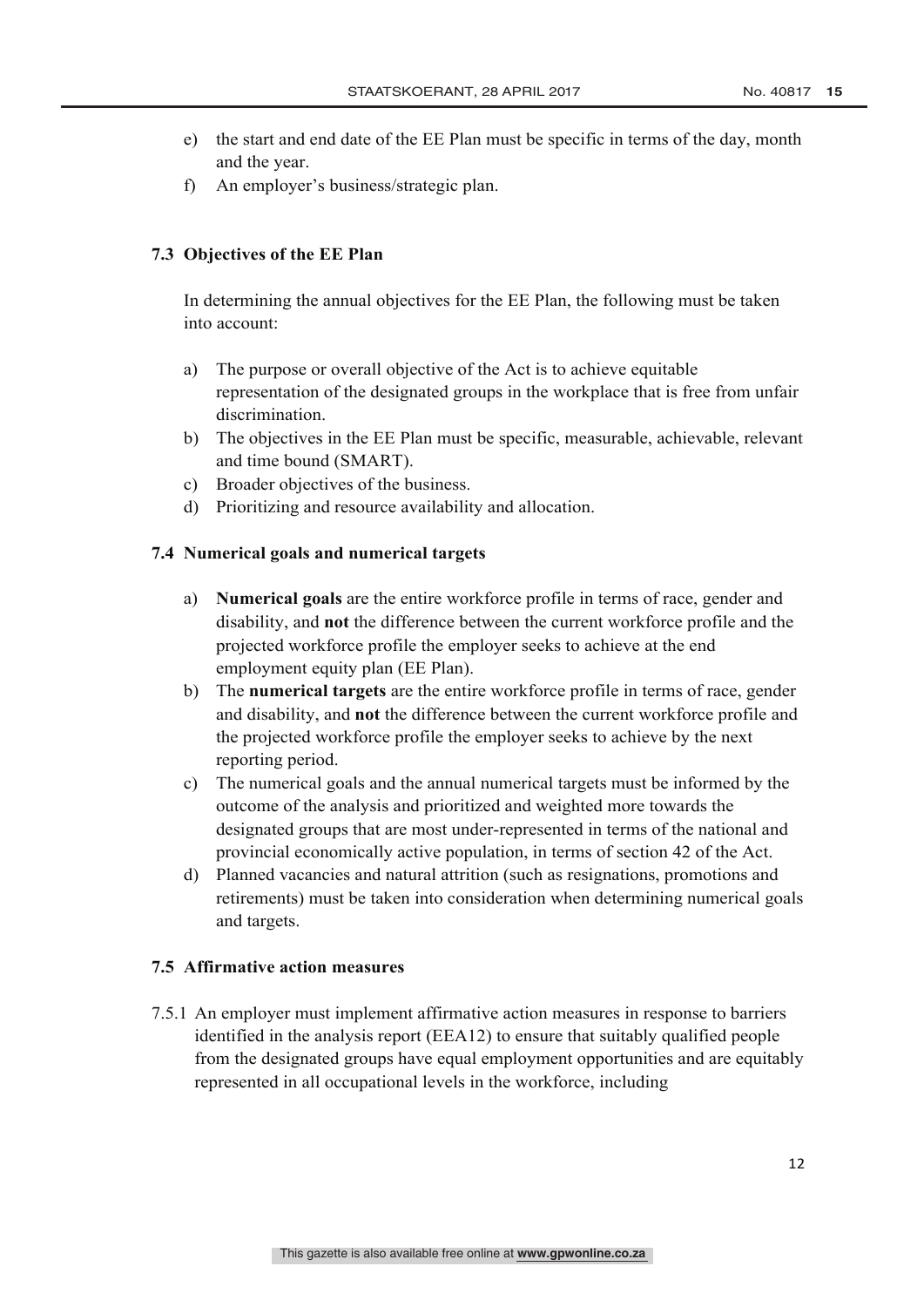- (a) measures to identify and eliminate employment barriers that adversely affect people from designated groups, directly or indirectly.
- (b) measures to further diversity and the management of diversity in the workplace.
- (c) reasonable accommodation for suitably qualified people from designated groups, including for persons with disabilities.
- (d) measures to recruit, promote, retain and develop people from designated groups, including skills development and skills transfer.
- (e) measures that include preferential treatment, numerical goals and measures other than numerical goals, but exclude quotas or the creation of absolute barriers.
- 7.5.2 All corrective measures to eliminate any barriers identified during the analysis must be specified in the EE Plan.

## **7.6 Consensus**

- a) The employer must consult and attempt to reach consensus on the annual objectives and corrective measures contained in the EE Plan.
- b) Where consensus is not reached on a particular item in the EE Plan, the reasons related thereto must be recorded and attempts must be made to resolve them through the dispute resolution mechanisms outlined in the EE Plan.

### **7.7 Resources**

Resources must be appropriately allocated, including human resources, financial resources and material resources.

### **7.8 Assignment of responsibility**

The person in the workforce, including senior managers, responsible for monitoring and implementing the EE Plan must take into account:

- a) The size of the organization.
- b) Line functions.
- c) Geographic location and spread.
- d) Feedback requirements.
- e) Responsibility and authority of the person.

### **7.9 Dispute Resolution**

a) Internal procedures for resolving any dispute about the interpretation and implementation of the EE Plan should be agreed and specified in the EE Plan.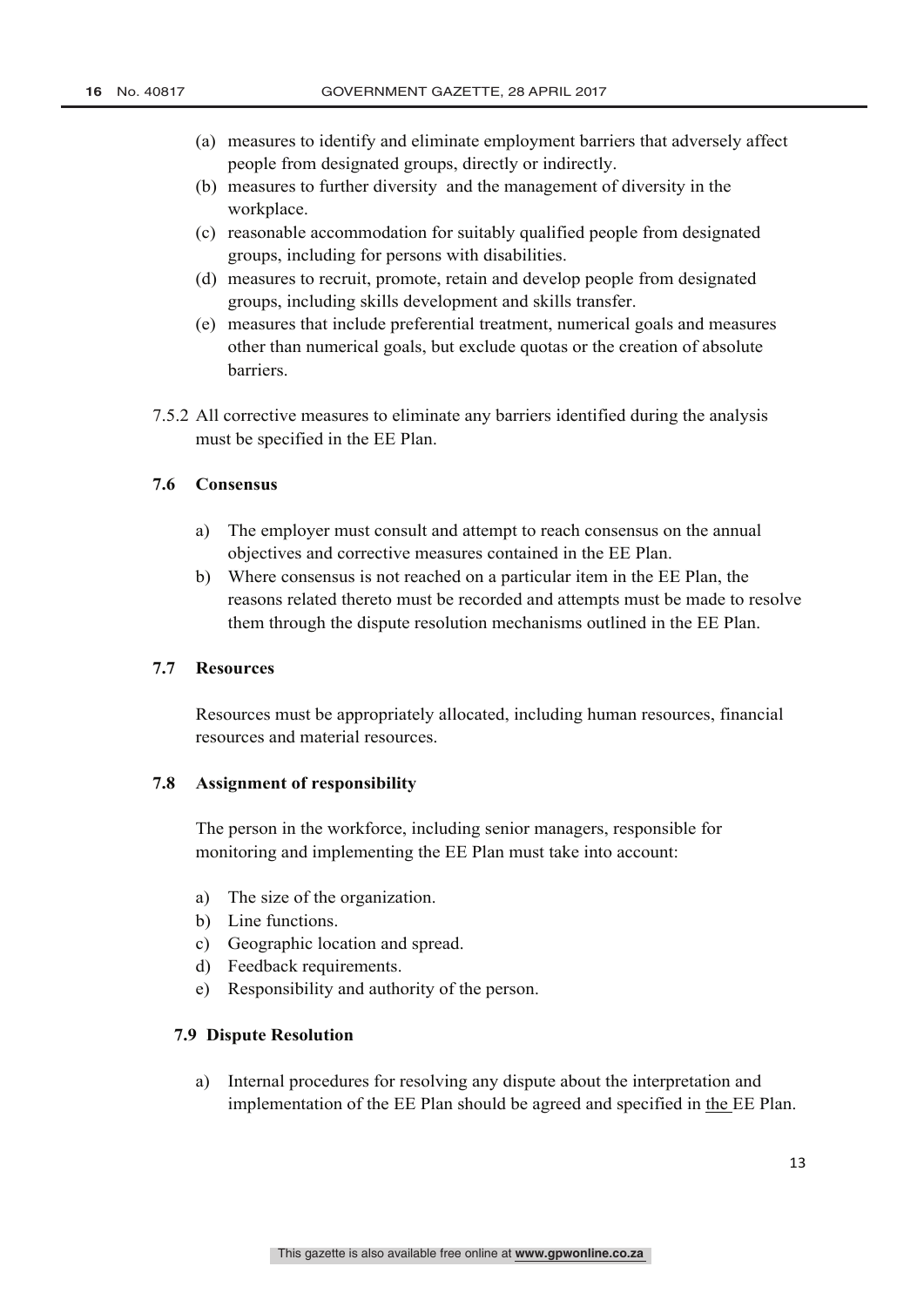- b) The last point of call for the resolving of any disputes about the interpretation and implementation of the EE Plan should be the Chief Executive Officer (CEO) / Accounting Officer of the organization.
- c) Existing dispute resolution procedures could be used or tailored to resolve disputes concerning the interpretation and implementation of the EE Plan.
- d) Where a dispute still remains after the internal dispute resolution processes were followed, a party to the dispute may make an application to the Commission for Conciliation, Mediation and Arbitration (CCMA) or the Labour Court.
- e) Procedures must be time-bound, cost effective and simple for designated and non-designated employees to follow.

### **7.10 Monitoring and Evaluating the EE Plan**

- a) The person(s) responsible for the monitoring and evaluation of the EE Plan and the process to be followed, including the CEO / Accounting Officer and the Board, must be outlined in the EE Plan.
- b) Regular meetings must be held and records of progress reports must be kept to effectively monitor and evaluate the implementation of the EE Plan, which where applicable should include the CEO / Accounting Officer and the Board.
- c) Indicators for the monitoring and evaluation of the EE Plan must be predefined and agreed upon prior to the implementation of the EE Plan.
- d) The outcome of the monitoring and evaluation process must inform strategies to implement the EE Plan and for the preparation of successive plans to start at least six months prior to the expiry of the current EE Plan.
- e) The EE Plan may only be reviewed if there is a major event or restructuring during its duration.

#### **7.11 Communication**

Communication of the EE Plan must be informed by a communication strategy that takes the following into account:

- a) The mechanisms available to communicate, including print and electronic.
- b) Various ways to communicate with different target groups, e.g. persons with disabilities.
- c) The content of the EE Plan.
- d) The persons responsible for implementing the EE Plan.
- e) The manner in which disputes on the implementation and interpretation of the EE Plan would be managed.
- f) Availability and accessibility of the EE Plan, including to persons with disabilities.